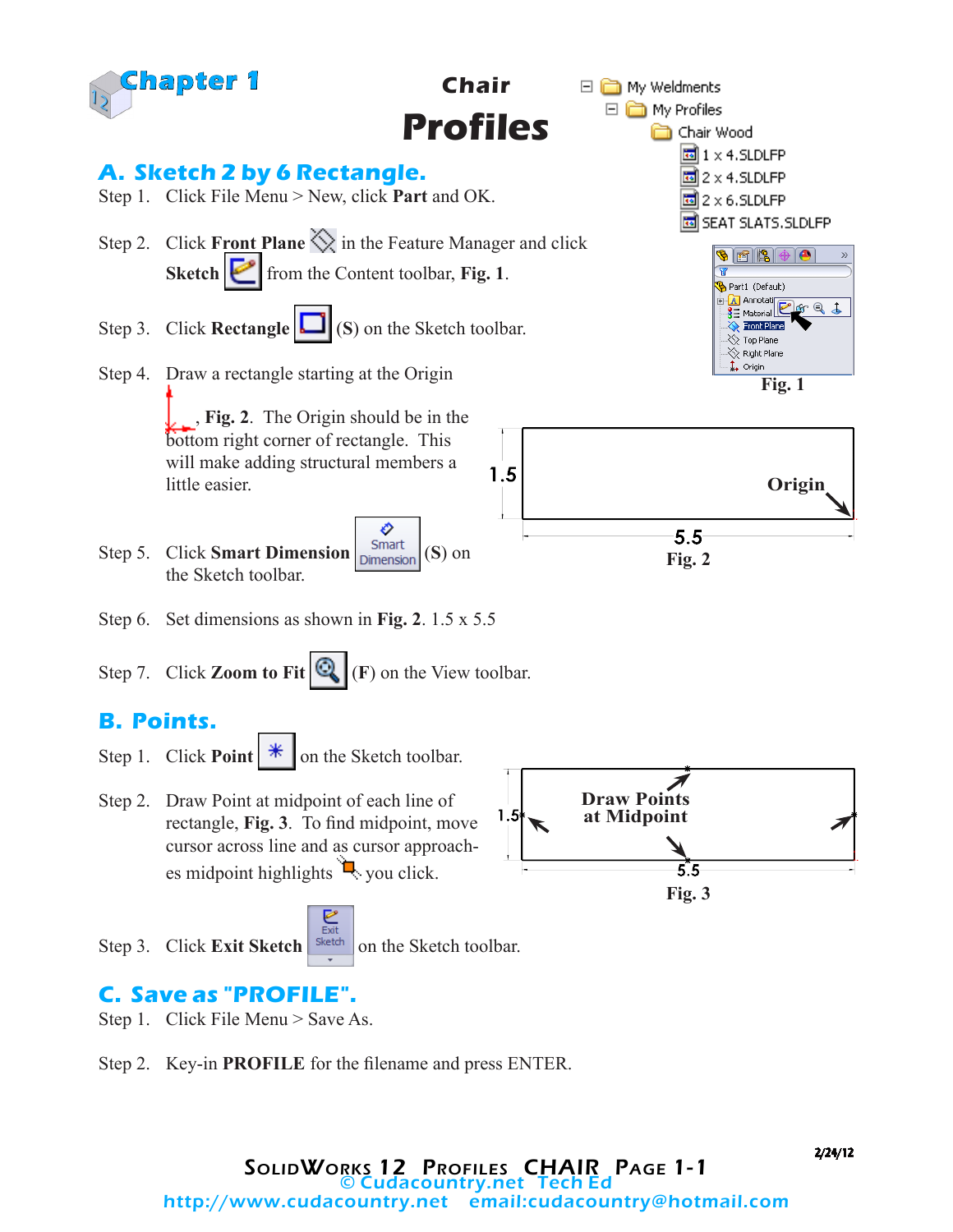## **D. Properties 2 by 6.**

- Step 1. **Right click Annotation**  $\mathbf{A}$  in the Feature Manager and click **Show Feature Dimensions** from menu, **Fig. 4**.
- Step 2. Click File Menu > Properties.
- Step 3. In the Summary Information dialog box on the Custom tab set: under Property Name, **Fig. 5**



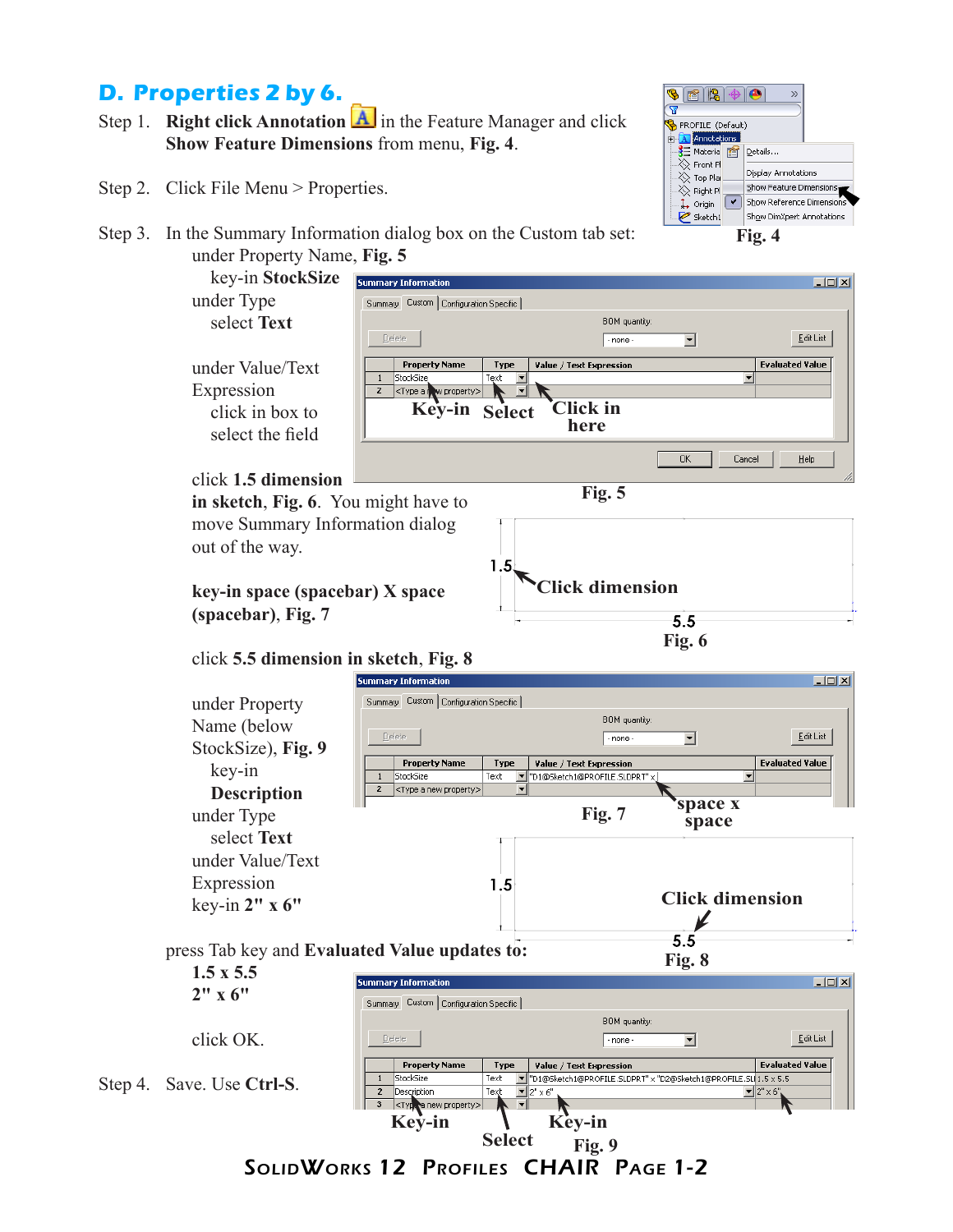# **E. Save as "2 X 6" Library Feature Part in Sub-folders.**

- Step 1. **Click Sketch1** in the Feature Manager to select the sketch, **Fig. 10**. The Sketch must be selected when you save as Lib Feat.
- Step 2. Click File Menu > Save As.
- Step 3. In the Save As dialog box:

key-in **2 x 6** for file name, **Fig. 11** set **Save as Type** to **Lib Feat Part**

click **Create New Folder**  key-in **My Weldments** for folder name, **Fig. 12 double click My Weldments**

click **Create New Folder**  key-in **My Profiles** for folder name, **Fig. 13 double click My Profiles**

click **Create New Folder**  key-in **Chair Wood** for folder name, **Fig. 14 double click Chair Wood click Save**, **Fig. 15**.

Step 4. Confirm folders: We just created 3 subfolders, My Weldments My Profiles Chair Wood and saved 2 x 6.SLDFP into Chair Wood folder, **Fig. 16**.

Save As















| $\bullet$                     | Chair Wood<br>$\mathbf{r}$<br>Save in:                                                                   | 000                                        | <b>Fig. 14</b>                 |                                        |                                     |  |
|-------------------------------|----------------------------------------------------------------------------------------------------------|--------------------------------------------|--------------------------------|----------------------------------------|-------------------------------------|--|
| My Recent<br><b>Documents</b> | My Recent Documents<br>$\frac{\textbf{Name}}{\boxed{53}} 2 \times 6$<br><b>B</b> Desktop<br>My Documents | Type $\triangleq$<br>SLDLFP File           | Save As                        |                                        | 2 X                                 |  |
|                               | My Weldments                                                                                             |                                            | $\bullet$                      | Save in: C Chair Wood                  | 「〇ゆび皿」                              |  |
| C<br>Desktop                  | My Profiles<br>Chair Wood                                                                                |                                            | My Recent,<br><b>Documents</b> | Name                                   | Size Type $\triangle$               |  |
|                               |                                                                                                          |                                            | $\mathbf{C}$                   |                                        |                                     |  |
|                               | $\vert \cdot \vert$                                                                                      |                                            | Desktop                        |                                        |                                     |  |
| My Documents                  | File name:<br>2 x 6.SLDLFP                                                                               | $\mathbf{S}$ a<br>$\overline{\phantom{a}}$ |                                |                                        |                                     |  |
| ╈                             |                                                                                                          | Ca                                         | 2                              |                                        |                                     |  |
| Favorites                     | Save as type: Lib Feat Part [".sldlfp]                                                                   | $\vert \textbf{v} \vert$                   | My Documents                   | $\vert \cdot \vert$                    | $\blacktriangleright$               |  |
|                               | $2" \times 6"$<br>Description:                                                                           |                                            |                                | File name:<br>2 x 6.SLDLFP             | $S$ ave<br>$\overline{\phantom{a}}$ |  |
| <b>AV</b>                     | Save as copy                                                                                             | Refer                                      | $\star$                        | Save as type: Lib Feat Part (".sldlfp) | Cancel<br>$\vert \cdot \vert$       |  |
| My Network<br><b>Places</b>   |                                                                                                          |                                            | Favorites                      | 2" x 6"<br>Description:                |                                     |  |
|                               | <b>Fig. 16</b>                                                                                           |                                            |                                | <b>Fig. 15</b>                         |                                     |  |

SolidWorks 12 Profiles CHAIR Page 1-3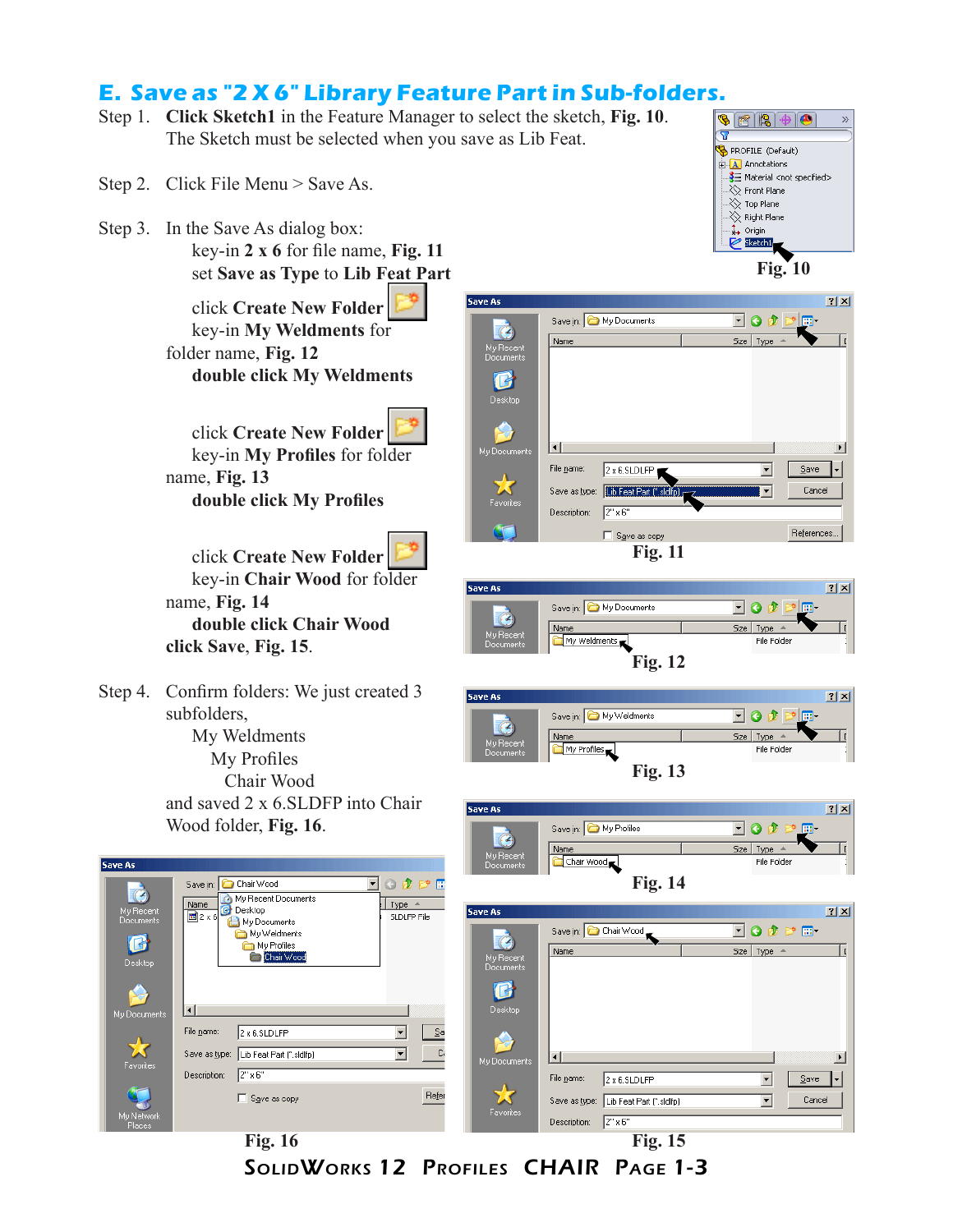

Step 4. In the Summary Information dialog box on the Custom tab set: change **Description Value/Text Expression** from 2" x 6" to 2" x **4**" **Fig. 18** press Tab key and **Evaluated Value updates to:**

| $1.5 \times 3.5$                                                                                                                     |                                            |                                                      |             |                                                                |                                                                                                                 |  |  |  |
|--------------------------------------------------------------------------------------------------------------------------------------|--------------------------------------------|------------------------------------------------------|-------------|----------------------------------------------------------------|-----------------------------------------------------------------------------------------------------------------|--|--|--|
| $2'' \times 4''$                                                                                                                     |                                            | <b>Summary Information</b>                           |             |                                                                | $\Box$ D $\Box$                                                                                                 |  |  |  |
| click OK.                                                                                                                            |                                            | Summary Custom   Configuration Specific              |             |                                                                |                                                                                                                 |  |  |  |
| Step 5. Click Sketch1 in the                                                                                                         | BOM quantity:<br><b>Delete</b><br>- none - |                                                      |             |                                                                | Edit List                                                                                                       |  |  |  |
|                                                                                                                                      |                                            | <b>Property Name</b>                                 | <b>Type</b> | Value / Text Expression                                        | <b>Evaluated Value</b>                                                                                          |  |  |  |
| Feature Manager to                                                                                                                   |                                            | StockSize                                            | Text        | "D1@Sketch1@PROFILE.SLDPRT" x "D2@Sketch1@PROFILE.SL 1.5 x 3.5 |                                                                                                                 |  |  |  |
| select the sketch,                                                                                                                   | $\overline{2}$<br>3                        | Description<br><type a="" new="" property=""></type> | Text        | $\mathbf{I}$ = 2" $\times$ 4".                                 | $\mathbf{I}$ 2" $\times$ 4"                                                                                     |  |  |  |
| Fig. 19. The Sketch<br>must be selected when<br>you save as Lib Feat.                                                                |                                            |                                                      |             | <b>Change to 4</b><br><b>Fig. 18</b>                           | $\left \mathbf{B}\right \mathbf{B}\right $ $\Phi$<br>$\bullet$<br>s<br>₩<br>$\lim$ 2 x 6 (Default)              |  |  |  |
| Step 6. Click File Menu $>$ Save As.                                                                                                 |                                            |                                                      |             |                                                                | References<br>中<br><b>Dimensions</b><br><b>A</b> Annotations<br>$\frac{3}{2}$ Material <not specified=""></not> |  |  |  |
| Step 7. In the Save As dialog box:<br>key-in $2 \times 4$ for file name<br>set Save as Type to Lib Feat Part, Fig. 20<br>click Save. |                                            |                                                      |             |                                                                | $\gg$ Front Plane<br>$\gg$ Top Plane<br>$\bigotimes$ Right Plane<br>$\mathbf{L}$ Origin<br>Sketch1<br>Fig.      |  |  |  |

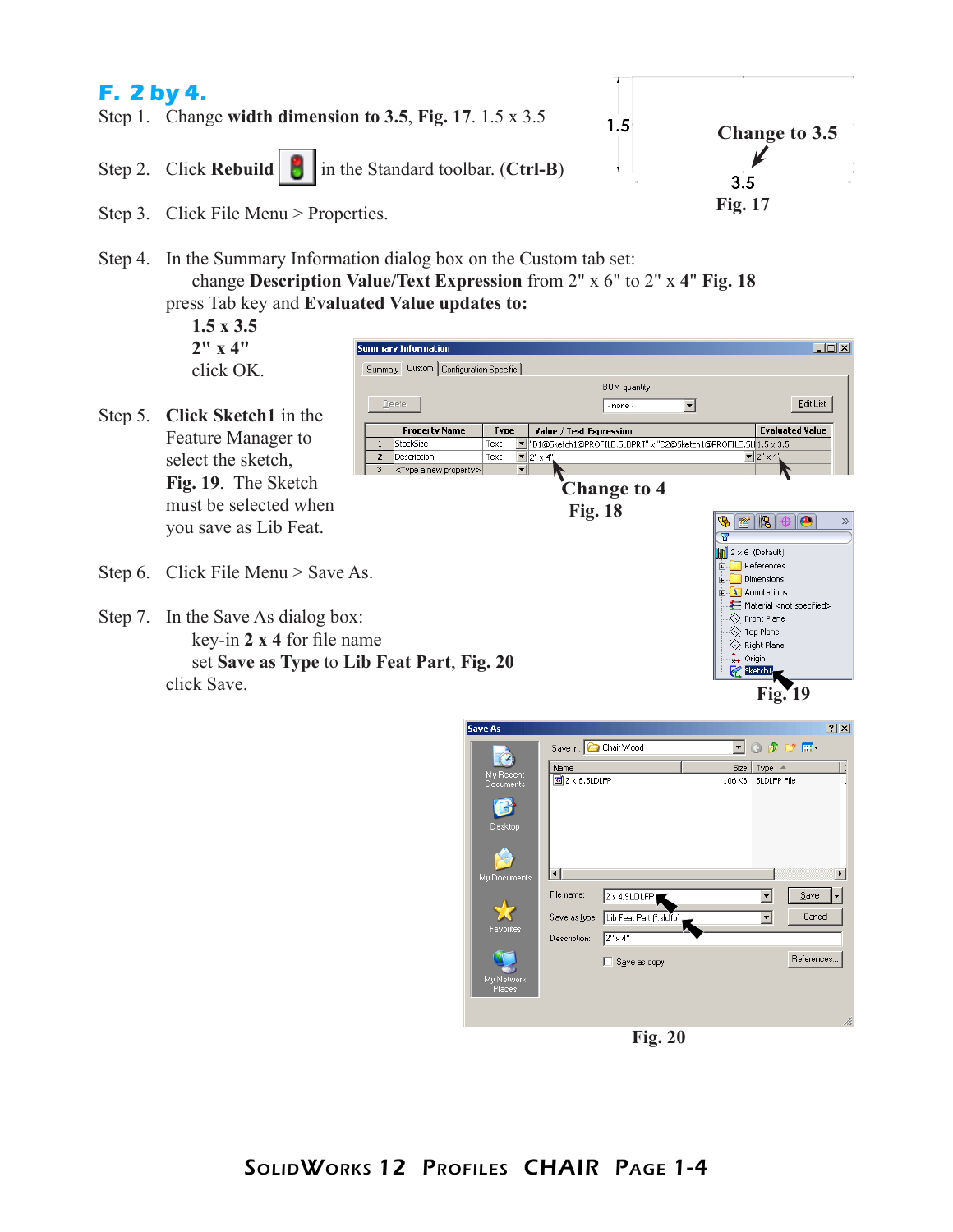### **G. 1 by 4.**

- Step 1. Change **height dimension to .75**, **Fig. 21** .75 x 3.5
- Step 2. Click **Rebuild in** the Standard toolbar. (**Ctrl-B**)



- Step 3. Click File Menu > Properties.
- Step 4. In the Summary Information dialog box on the Custom tab set: change **Description Value/Text Expression** to **1" x 4**", **Fig. 22** press Tab key and **Evaluated Value updates to:**





**Fig. 24**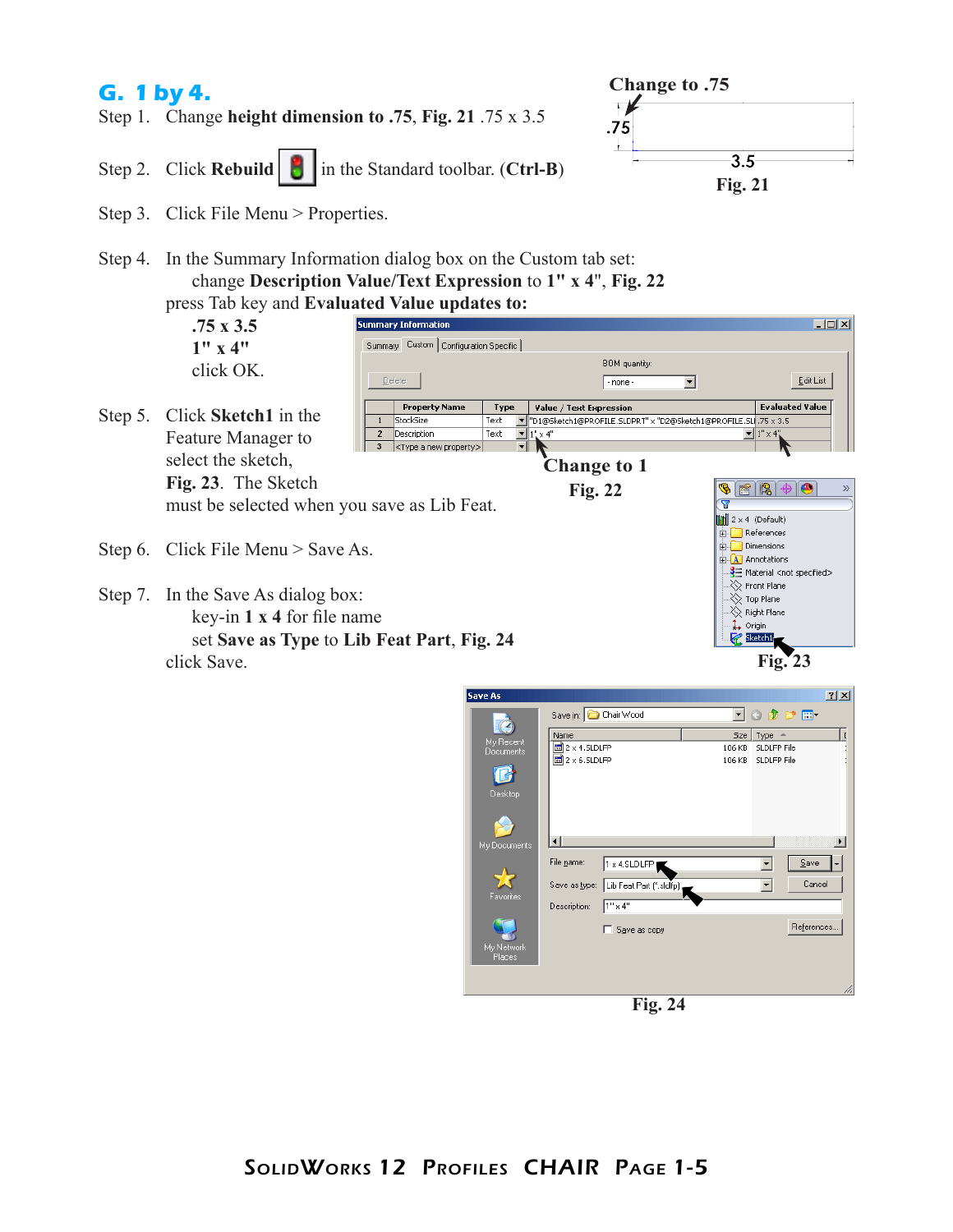#### **H. Seat Slats.**

- Step 1. Click **Sketch1** in the Feature Manager and click **Edit Sketch 8** on the Content menu,**Fig. 25**.
- Step 2. Change **width dimension to 2.25**, **Fig. 26**.
- Step 3. **Delete 3 Points** at midpoint of lines, **Fig. 26**. **Do not** delete Point on bottom line To delete Points, Ctrl click each Point and press Delete key.
- Step 4. Click **Sketch Fillet**  $\vert \cdot \vert$  (S) on the Sketch toolbar.
- Step 5. In the Property Manager set:

**Radius**  $\bigcap$  to **.3**, Fig. 27 click the **top two corners**, **Fig. 28** click OK **twice**  $\mathcal{C}$ , **Fig. 29**.

ummary Information



 $\bullet$ 

 $\mathbf{H}$  1 x 4 (Default)

- Step 6. Click **Exit Sketch** Sketch on the Sketch toolbar.
- Step 7. Click File Menu > Properties.
- Summary Custom | Configuration Specific | **BOM** quantity  $\sqrt{ }$  none  $\overline{\mathbf{r}}$ Edit List **Property Name** Type Value / Text Expression **Evaluated Value** StockSize TO1@Sketch1@PROFILE.SLDPRT" x "D2@Sketch1@PROFILE.SL 75 x 2.25  ${\sf Text}$  $\overline{2}$ Description  $Text$  $\overline{\mathbf{v}}$  1"  $\times$  2.25  $\blacktriangledown$  1"  $\times$  2.2 <Type a new property> **Change to 2.25** \$16440 **Fig. 30**  $\overline{\mathbf{v}}$ Step 8. In the Summary Information dialog box on the Custom tab set:  $\left\| \mathbf{H} \right\|$  1 x 4 (Default)  $\Box$  References change **Description Value/Text Expression** to **1" x 2.25**", **Fig. 30** Dimensions  $\Box$  Annotations press Tab key and **Evaluated Value updates to:**  $\frac{1}{3}$  Material <not specified>

**.75 x 2.25 1" x 2.25"**  click OK.

- Step 9. Click Sketch1 in the Feature Manager to select sketch, **Fig. 31**.
- Step 10. Click File Menu > Save As.
- Step 11. In the Save As dialog box: key-in **SEAT SLAT** for file name set **Save as Type** to **Lib Feat Part**, **Fig. 32** click Save.

 $2X$ Save in: Chair Wood  $\overline{\mathbb{E}}\circ\mathbb{P}\mathbb{P}$  .  $\dot{c}$ Name Size Type  $\triangle$ I۱ My Recent<br>Documents  $\boxed{5}$  1 x 4.5LDLFP 106 KB SLDLFP File  $\overline{5}$  2 x 4.5LDLFP 106 KB SLDLFP File C 106 KB SLDLEP File Desktop ਮਰ  $\blacktriangleright$ My Docu File name:  $\left| . \right|$ SEAT SLAT  $\vert \cdot \vert$  $S$ ave Cancel Save as type: Lib Feat Part (".sidlfp) ⊡ Description: 1" x 2 1/4"

**Fig. 31**

 $\langle\!\!\!\langle\rangle\!\!\!\rangle$  Front Plane  $\gg$  Top Plane  $\gg$  Right Plane . torigin Sketch1

 $L = x$ 

 $\gg$ 

**Fig. 32**

SolidWorks 12 Profiles CHAIR Page 1-6